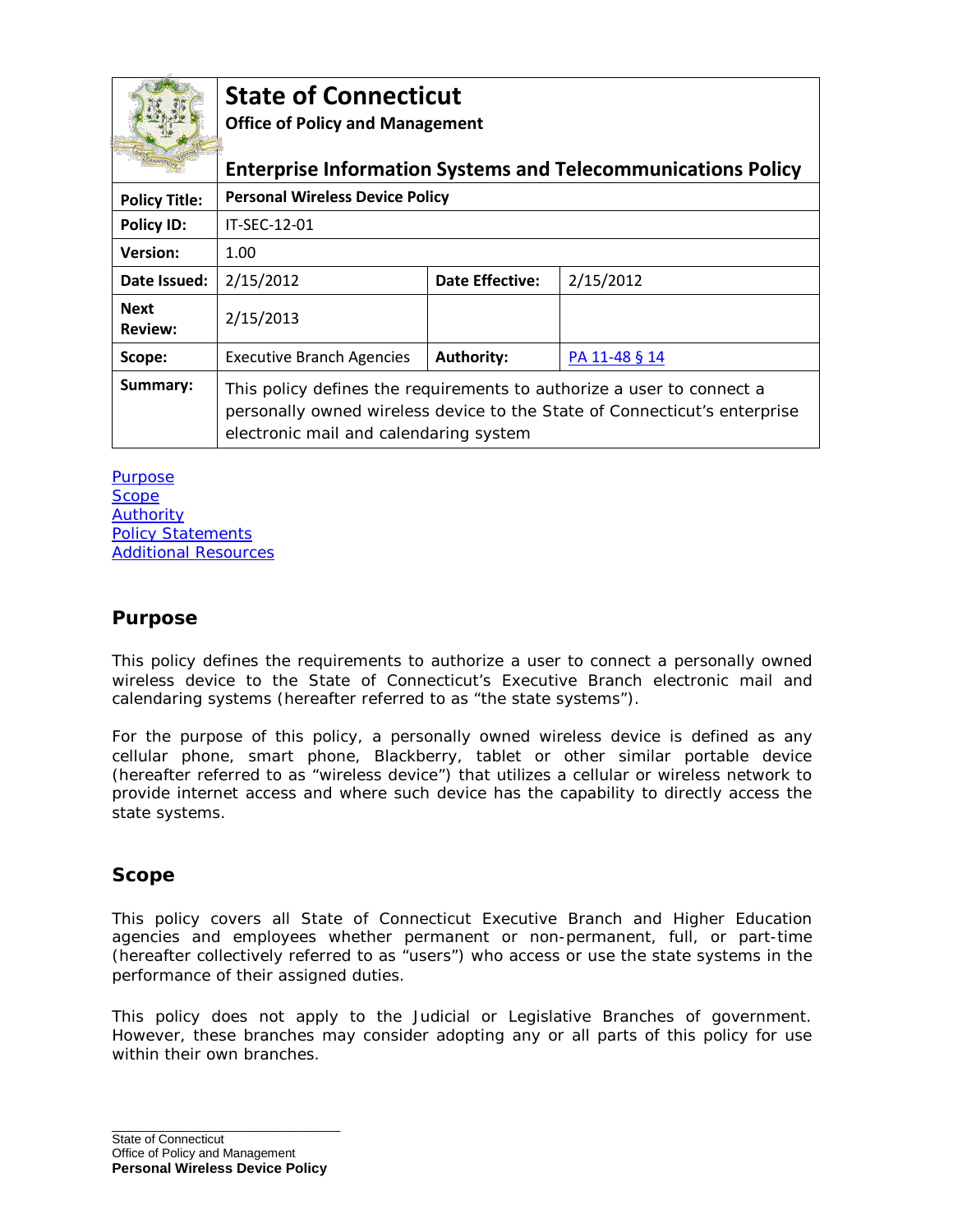## **Authority**

In accordance with [P.A. 11-48 Sec. 14,](http://www.cga.ct.gov/2011/ACT/PA/2011PA-00048-R00HB-06651-PA.htm) the Office of Policy and Management (OPM) is responsible for developing and implementing an integrated set of policies governing the use of information and telecommunications systems for state executive branch agencies.

## <span id="page-1-0"></span>**Policy Statements**

- 1. As necessary, agencies may establish or impose additional restrictions related to this policy that may be in the best interests of that agency. Any agency imposing additional restrictions must do so in written policy form, a copy of which is to be provided to the Office of Policy and Management and the affected employees, prior to the effective date of that agency policy. No agency policy may be less restrictive than this policy. The Director of Human Resources (or person serving in this capacity) within each State agency is responsible for addressing individual employee questions concerning this policy. The **[Office of Labor Relations](http://www.ct.gov/opm/cwp/view.asp?a=2992&q=383224&opmNav_GID=1792)** will serve as consultant to agencies in this regard.
- 2. Users, at their request, may be granted the authority to configure their personallyowned wireless devices to access the email and calendar system, under the following conditions:
	- The user understands and agrees that any such request is considered a personal convenience for the user and as such, the State will not reimburse or otherwise compensate the user for any costs associated with such access. Such costs may include, but are not limited to, monthly call and data plans, long distance calling charges, additional data or roaming fees, charges for excess minutes or usage, equipment, surcharges and any applicable fees or taxes
	- The user must complete a "Request to Use a Personal Wireless Device" form and receive the approval of their agency head or their designee prior to any such request being granted. The form will include the user's responsibilities described in this policy, the implementation procedures and any more restrictive agency policies.
	- The user understands that they may be held liable for any criminal and/or civil penalties that may result due to loss, theft or misuse of the confidential information accessed and/or stored on the personal device.
	- When accessing the state email and calendar system, users recognize that the information being accessed by their wireless device is State property. Therefore, information created, sent, received, accessed or stored using a personal wireless device remains the property of the State.
	- Users agree to secure their wireless devices using a PIN, security pattern, password or other form of authentication as may be provided by the device manufacturer.
	- All activities involving the use of the state email and calendar system is considered state business. Therefore, users should be aware that they have no expectation of privacy in the use of these state resources. Users must also be aware that information stored, created, sent or received via State systems is subject to the Freedom of Information Act.